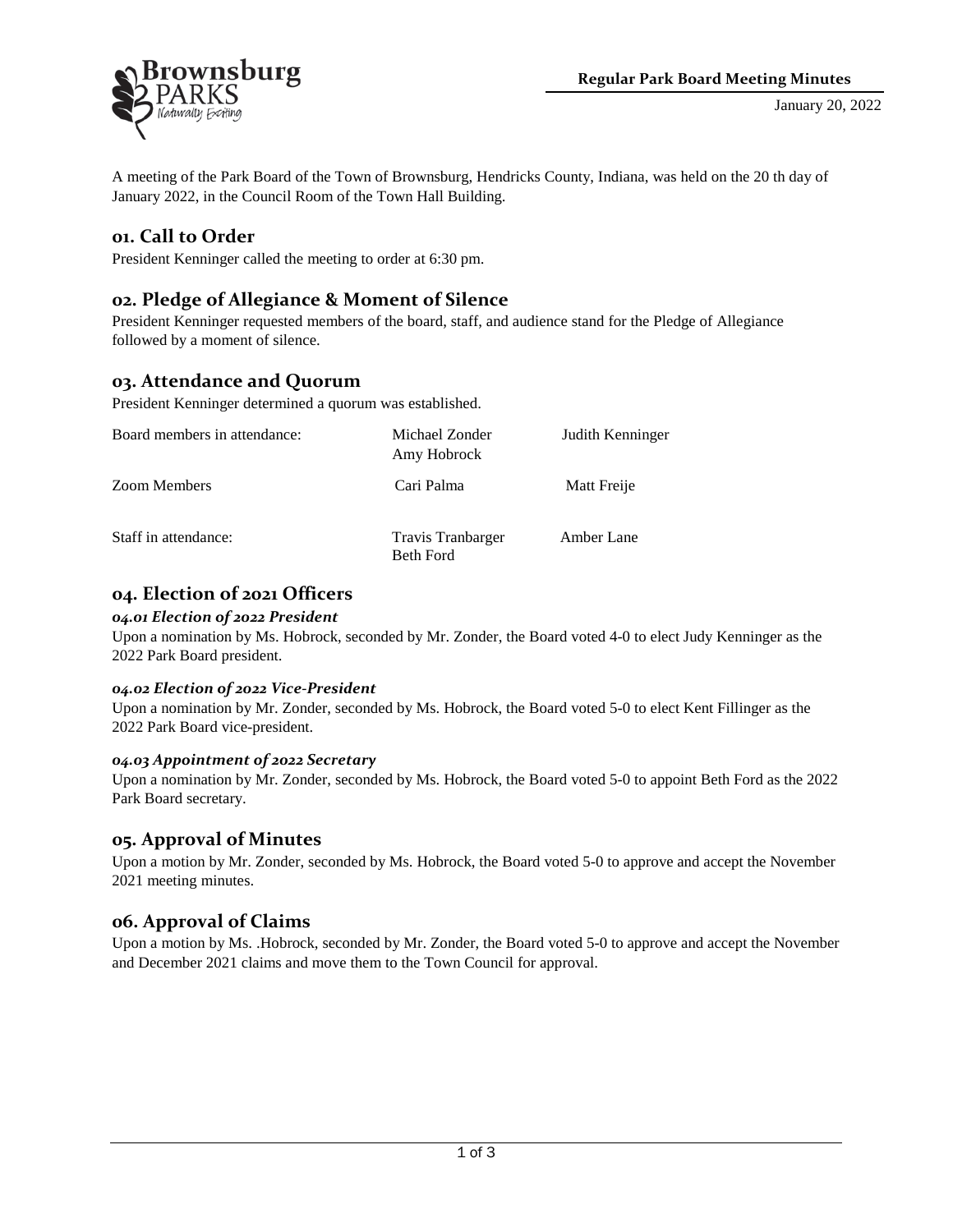

January 20, 2022

# **07. Standing Committee Reports - None**

### **08. Old Business - None**

### **09. New Business**

#### *09.01 Recreation Impact Fee Study Professional Services Agreement*

Upon a motion by Mr. Zonder, seconded by Ms. Hobrock, the Board voted 5-0 to approve the Cardinal Park Playground Master Site Plan, as presented by staff, and further moved that staff be directed to prepare a comprehensive project budget to be presented at a Park Board meeting.

#### **09.02** *Lions Club Partnership Agreement*

Upon a motion by Ms. Hobrock, seconded by Mr. Zonder, the Board voted 5-0 to approve the 2022-2023 partnership agreement with the Brownsburg Lions Club and authorize the Assistant Director of Parks and Recreation to execute the agreement.

#### **09.03** *Ratify New Hires*

Upon a motion by Mr. Zonder, seconded by Ms. Hobrock, the Board voted 5-0 to ratify the hiring Kiara Caldwell as Eagle B.A.S.E. Site Manager, Jess Camp as Cardinal B.A.S.E. Site Manager.

#### *09.04 Park Board Committee Appointments*

Ms. Hobrock and Dr. Freije were appointed to the Policy Committee.

Ms. Palma and Ms. Kenninger were appointed to the Personnel Committee.

Mr. Zonder and Mr. Fillinger were appointed to the Finance Committee.

### **10. Department Reports**

#### **10.01 Operations Report**

Ms. Lane presented the Operations Report updating the Board on Youth Services, General Recreation, Facilities, and Natural Resources updates.

#### **10.02 Director's report**

Director Tranbarger updated the Board on the 2021-year end financials. Director Tranbarger also updated board on Virgil Park and Blast off Phase 2.

### **11. Administrative Items -None**

### **12. Citizens Comments -None**

### **13. Park Board Comments –**

President Kenninger congratulated staff for working hard to keep B.A.S.E. sites staffed.

### **14. Adjournment**

Upon a motion made by Mr. Zonder seconded by Ms. Hobrock, the Board adjourned at 7:02 pm.